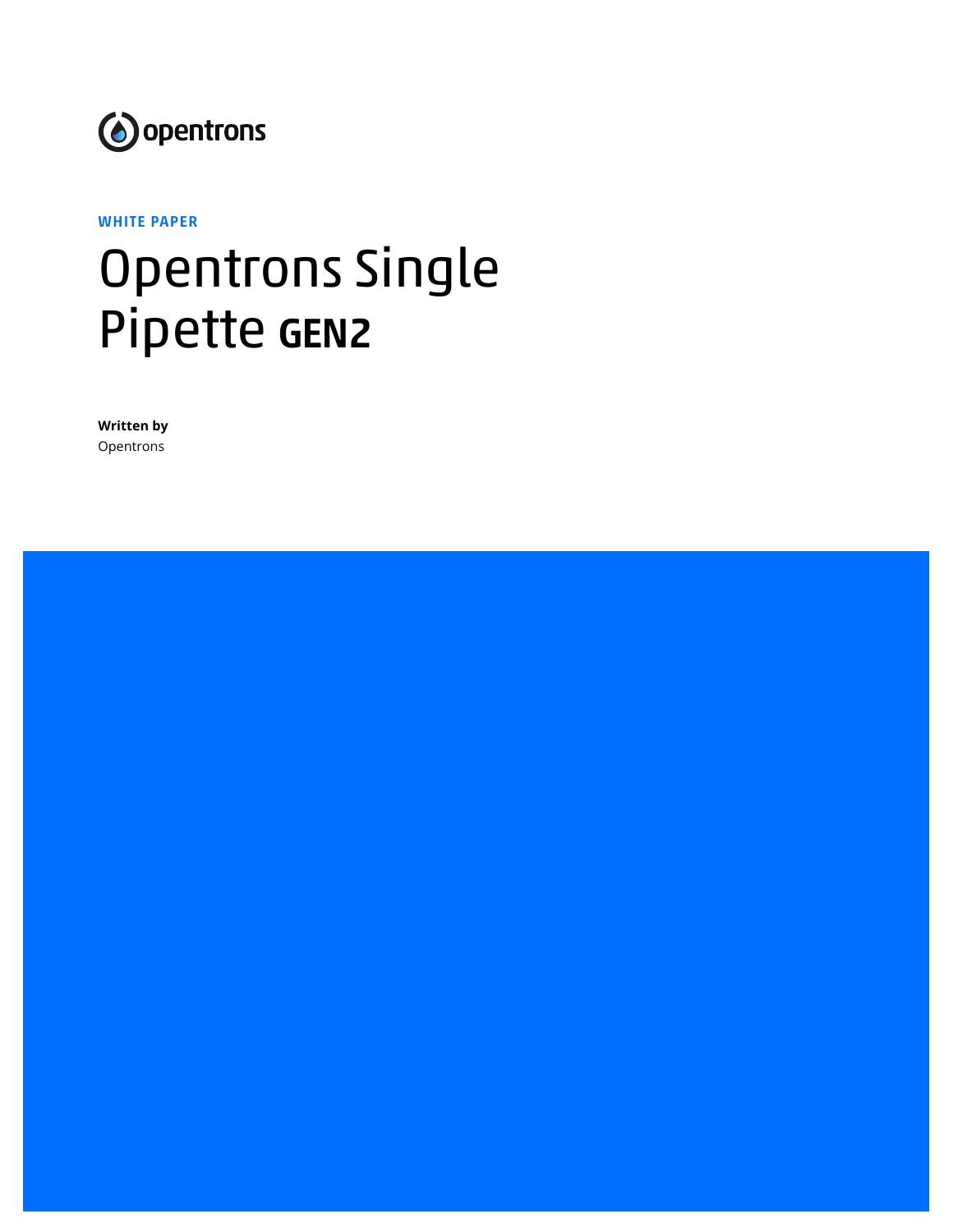# SECTION 1 Introduction

This paper introduces technical specs, test methods, and data validation for the Opentrons Single GEN2 pipettes. Accuracy and precision of the pipette models is also shown.

#### Product Description

Opentrons Single-Channel GEN2 Pipettes are designed specifically for lab automation and optimized for use with the OT-2. These pipettes reliably conduct liquid transfers from 1 µL -1000 µl, featuring tip pickup and drop +/- 1mm of a successful seal when using **Opentrons tips**.

Opentrons Single GEN2 feature comparable specs to pipettes 10x as expensive. They also allow researchers to complete protocols using fewer pipettes due to a newly broadened volume range and any combination of two of those single- and 8-channel pipettes.

#### AVAILABLE RANGES

- $P20$  GEN2 (1 μl 20 μl)
- P300 GEN2 (20 μl 300 μl)
- $P1000$  GEN2 (100 μl 1000 μl)

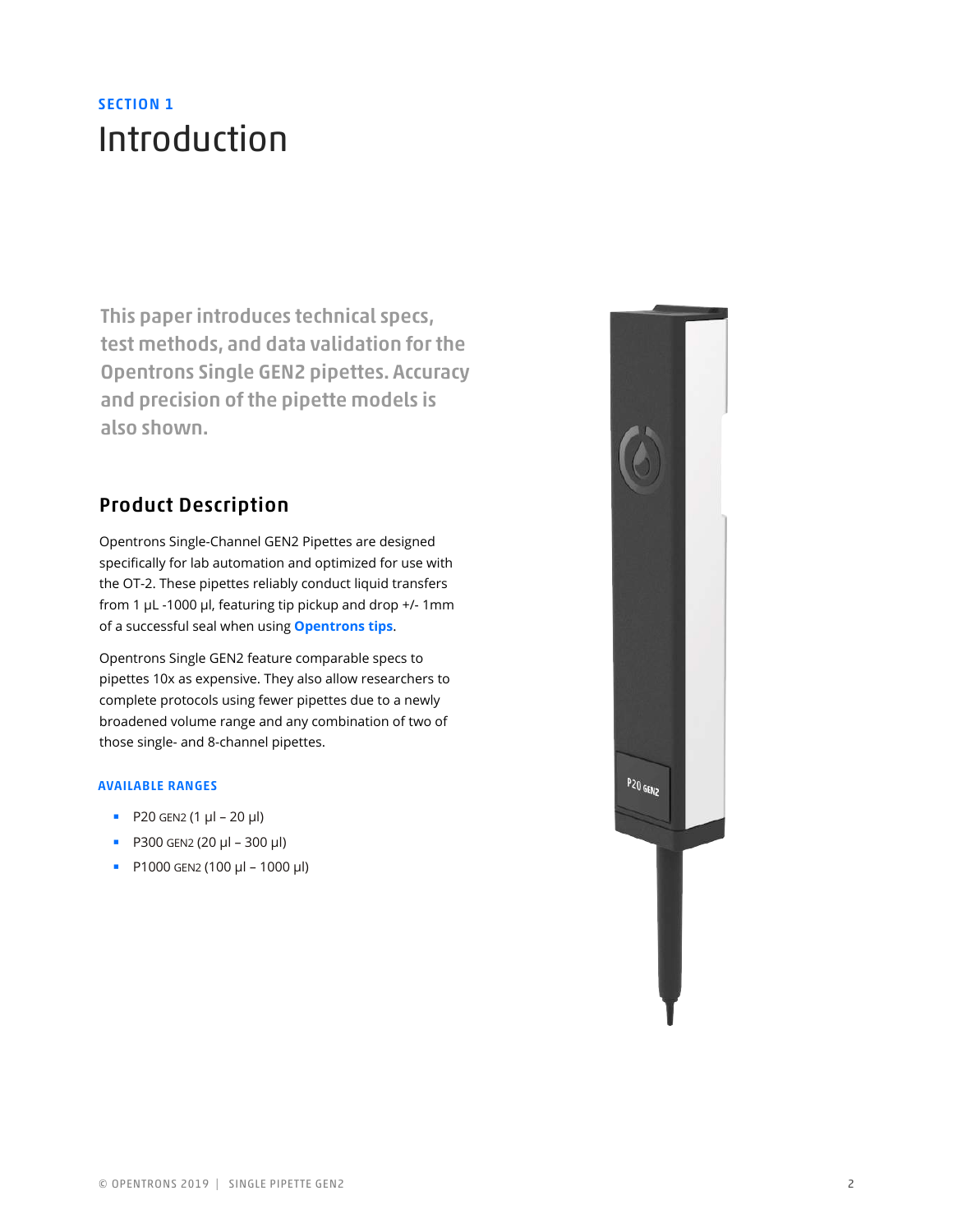# SECTION 2 Technical Data

#### FIGURE 1

## Single-Channel GEN2 Pipette Specifications

| <b>MODEL</b>                | <b>VOLUME</b> | <b>ACCURACY</b> |                | <b>PRECISION</b> |                |  |
|-----------------------------|---------------|-----------------|----------------|------------------|----------------|--|
|                             |               | <b>%D</b>       | μL             | $%$ CV           | μL             |  |
| P20 GEN<br><b>P300 GEN2</b> | $1 \mu L$     | $+/- 15%$       | $0.15$ $\mu$ L | $+/- 5 %$        | $0.05$ $\mu$ L |  |
|                             | $10 \mu L$    | $+/- 2%$        | $0.2 \mu L$    | $+/- 1 %$        | $0.1 \mu L$    |  |
|                             | $20 \mu L$    | $+/- 1.5%$      | $0.03$ $\mu$ L | $+/- 0.8 %$      | $0.16$ µL      |  |
|                             | $20 \mu L$    | $+/- 4%$        | $0.08$ $\mu$ L | $+/- 2.5%$       | $0.5 \mu L$    |  |
|                             | $150 \mu L$   | $+/- 1%$        | $1.5 \mu L$    | $+/- 0.4%$       | $0.6$ $\mu$ L  |  |
|                             | 300 µL        | $+/- 0.6%$      | $1.8 \mu L$    | $+/- 0.3%$       | $0.9 \mu L$    |  |
| <b>P1000 GEN2</b>           | $100 \mu L$   | $+/- 2%$        | $2.0 \mu L$    | $+/- 1%$         | $1 \mu L$      |  |
|                             | $500 \mu L$   | $+/- 1\%$       | $5.0 \mu L$    | $+/- 0.2%$       | $1 \mu L$      |  |
|                             | 1000 µL       | $+/- 0.7%$      | $7.0 \mu L$    | $+/- 0.15%$      | $1.5 \mu L$    |  |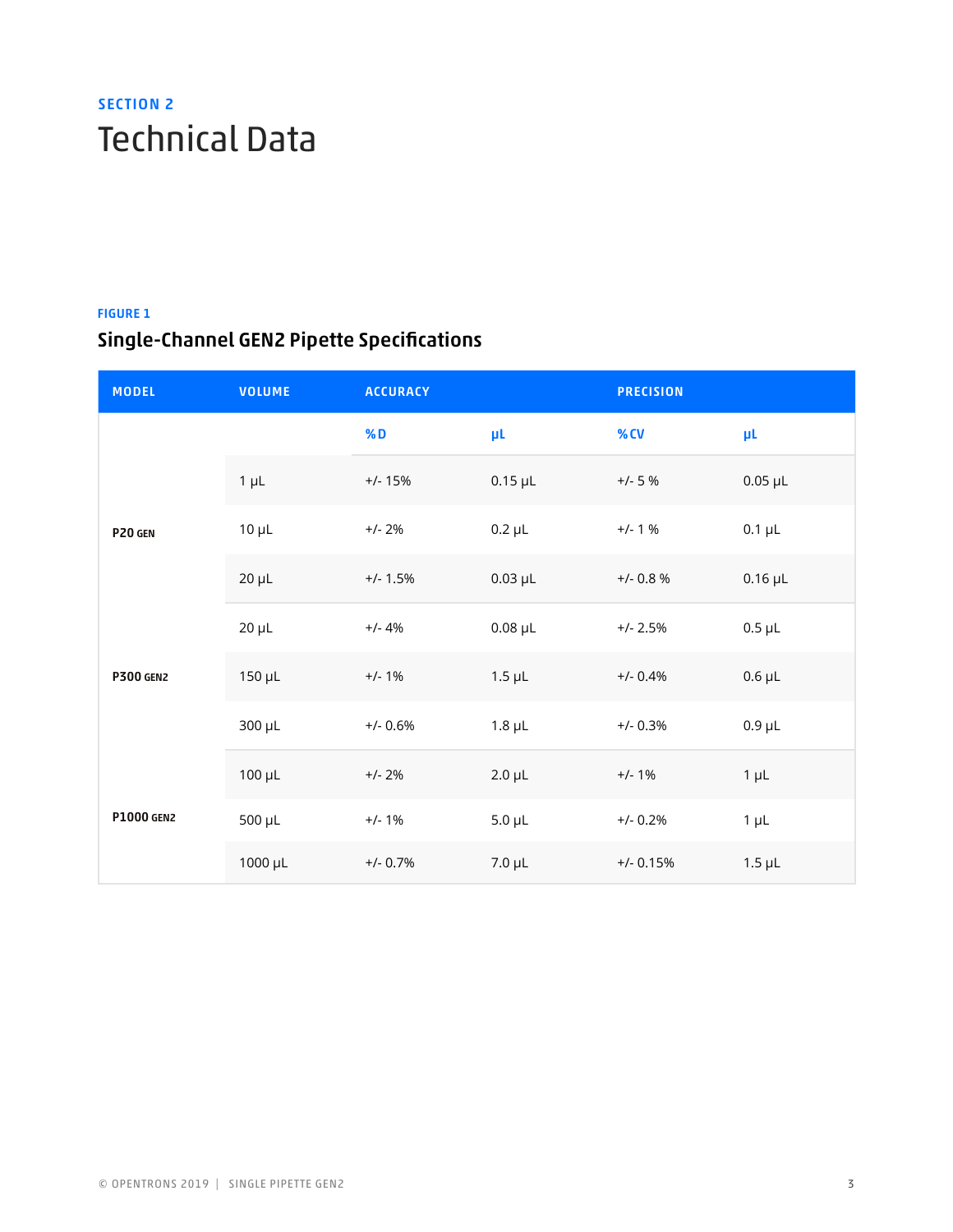# SECTION 3 Test Methods

Gravimetric testing for the Opentrons Pipette GEN2 is holistic in that we test the entire system rather than just the individual pipette. Specifically, the Pipette GEN2 is tested with the OT-2 Robot, Opentrons Tips, and Opentrons API exactly as a customer would use it.

 Further, Opentrons adheres to a slightly stricter version of ISO8655 for pipette gravimetric testing. The key difference is that Opentrons does not include a pre-wet test for each individual aspirate of the pipette. A graphical breakdown of the process is seen in Figure 2.

#### FIGURE 2

Gravimetric Calibration Test Process Diagram

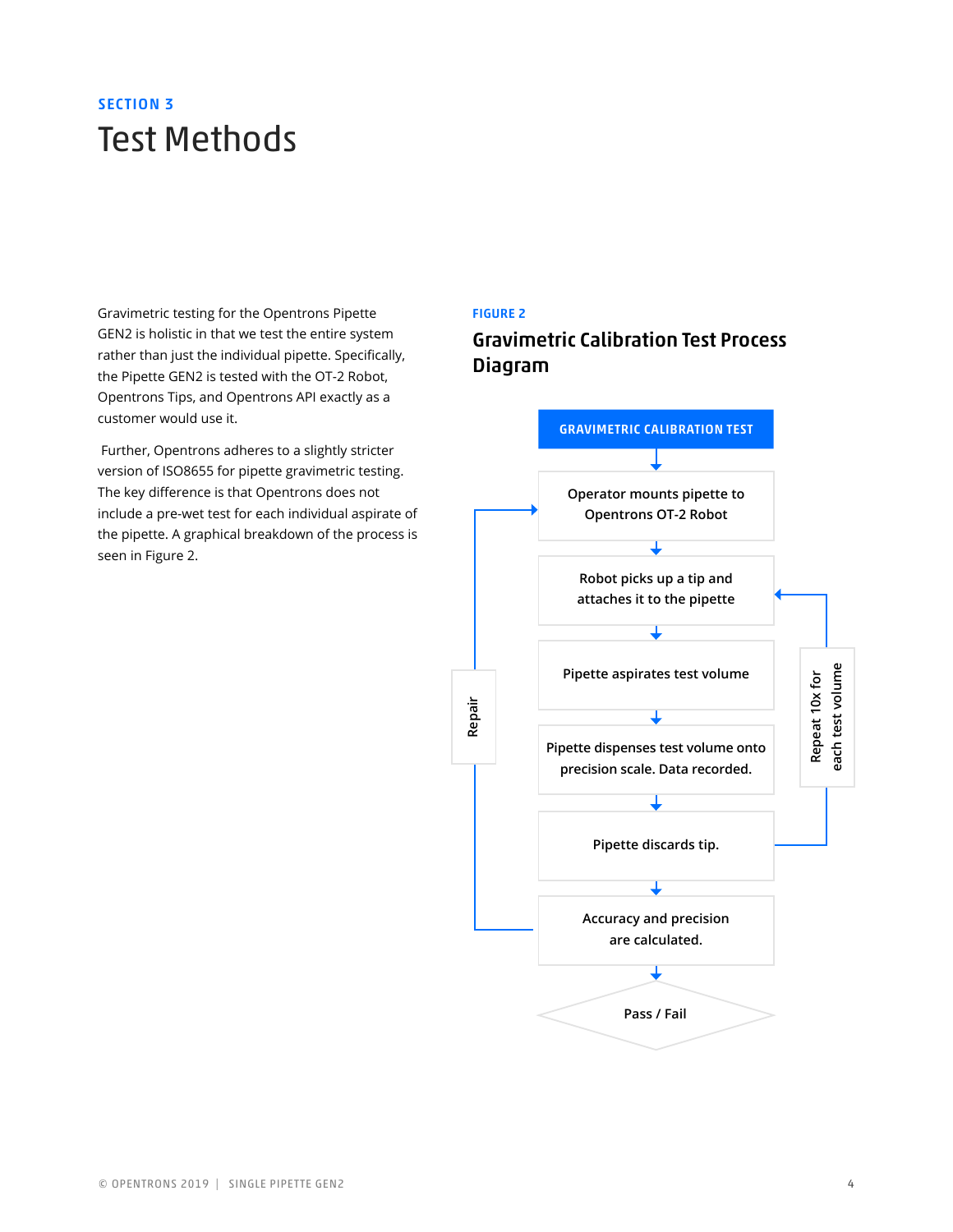### Example Output from Gravimetric Testing

The standard output of this process is a series of measurements taken at the pipette's minimum, middle and maximum volumes. The data gathered is used to generate systematic and random error for each pipette.

| Pipette Serial No: P20SV202019101717 |     |                  |       | <b>Time/Date: 10/31/2019 10:48:00</b> |             |  |
|--------------------------------------|-----|------------------|-------|---------------------------------------|-------------|--|
| Min Vol CV Spec:                     | 5   | Min Vol %D Spec: | -15   | <b>Scale Serial No:</b>               | NB-A-552550 |  |
| Mid Vol CV Spec:                     |     | Mid Vol %D Spec: | - 2   | Temperature:                          | 22.3 $C$    |  |
| Max Vol CV Spec                      | 0.8 | Max Vol %D Spec: | - 1.5 | Humidity:                             | 58% RH      |  |

### Pipette Calibration Testing

| <b>TEST VOLUME (UL)</b> | <b>TRIALS (UL)</b> |                |        |        |       |        |                |         |         |         |
|-------------------------|--------------------|----------------|--------|--------|-------|--------|----------------|---------|---------|---------|
|                         | 1                  | $\overline{2}$ | 3      | 4      | 5     | 6      | $\overline{7}$ | 8       | 9       | 10      |
| 1                       | 1.052              | 1.0693         | 1.006  | 0.9899 | 0.982 | 1.052  | 0.982          | 1.0073  | 1.0599  | 1.00    |
| 10                      | 9.948              | 10.078         | 10.016 | 9.988  | 10.04 | 10.028 | 10.012         | 10.0733 | 10.0866 | 10.0386 |
| 20                      | 20.07              | 20.078         | 20.054 | 19.97  | 19.98 | 19.936 | 20.0473        | 20.092  | 20.068  | 19.976  |

### Pipette Calibration Results

| <b>TEST VOLUME (UL)</b> | <b>MEAN</b> | <b>STANDARD DEV</b> | %CV   | %D     | <b>RESULT</b> |
|-------------------------|-------------|---------------------|-------|--------|---------------|
| 1                       | 1.0201      | 0.0343611           | 3.369 | 2.0067 | <b>PASS</b>   |
| 10                      | 10.0309     | 0.0429114           | 0.428 | 0.3087 | <b>PASS</b>   |
| 20                      | 20.0271     | 0.0556160           | 0.287 | 0.1357 | <b>PASS</b>   |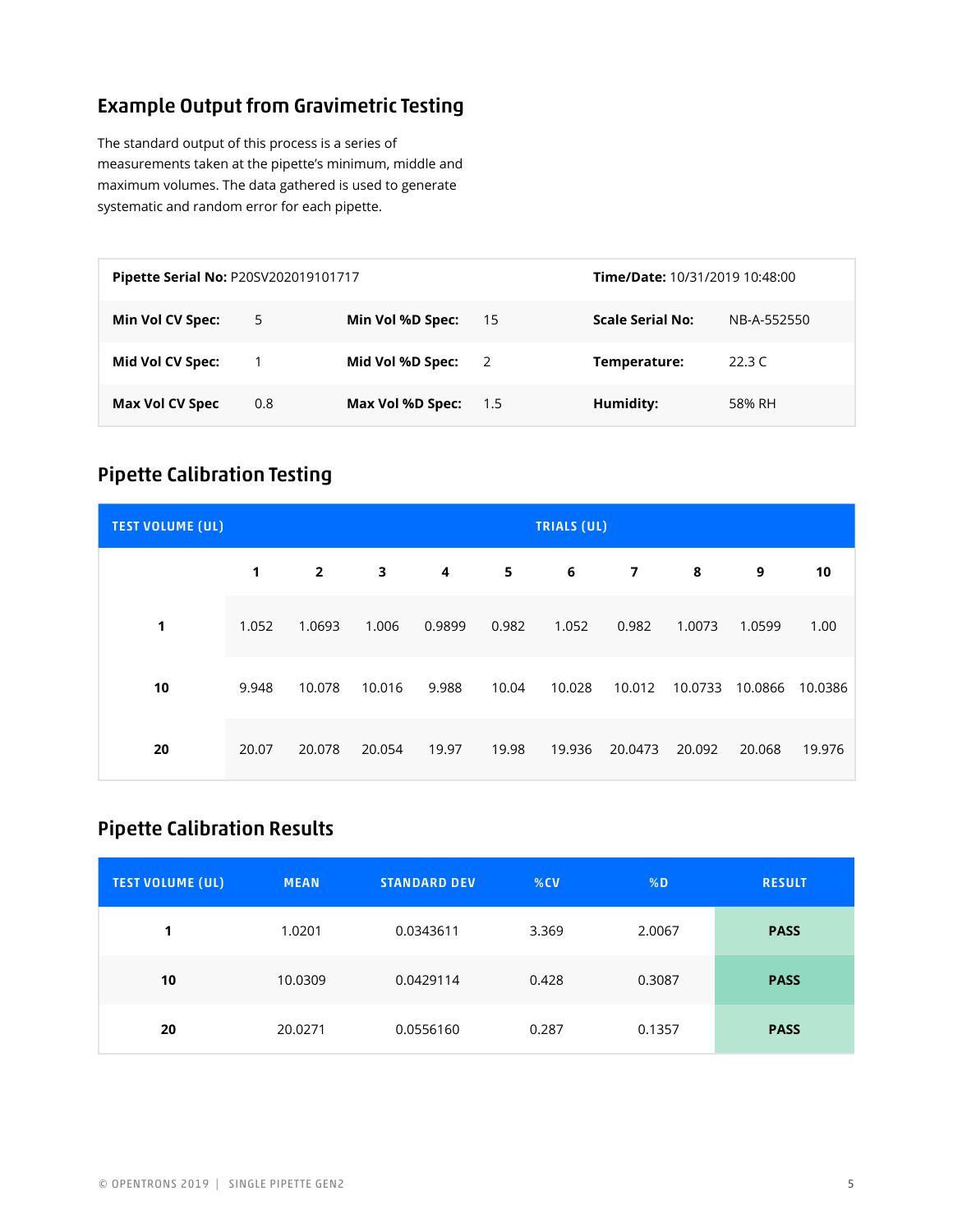### Test Data